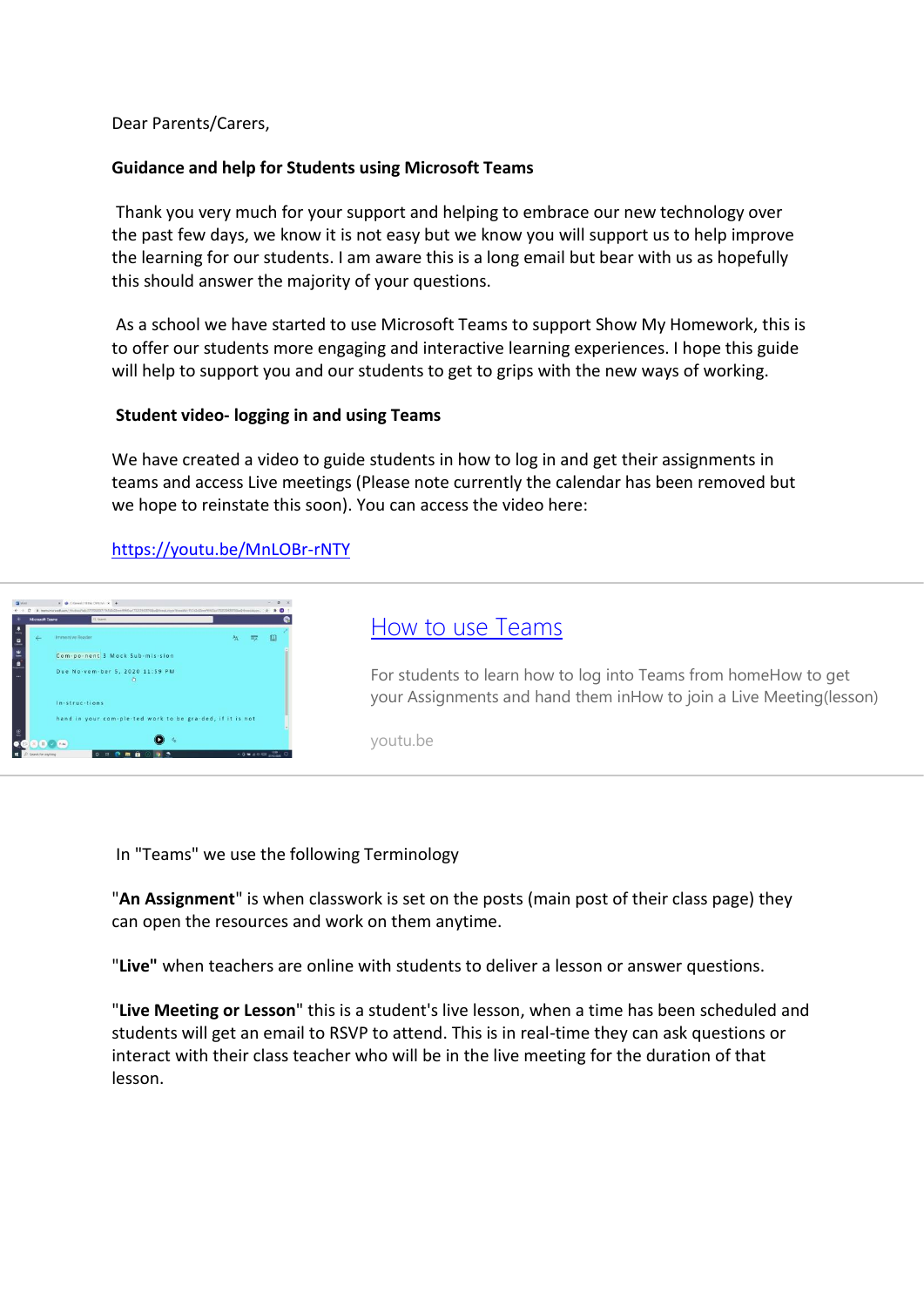## **Student Lessons**

Teachers may set both a Live Meeting and also an Assignment containing the resources with instructions in case students are unable to attend the Live meeting. However, I would encourage all students to try to attend the live meetings/lesson as they are able to ask questions if they are unsure before completing the work set.

Please note that not all lessons will be live Meetings, sometimes just an Assignment or task may be set but either way all work will be shown with explanation of how to access on SMHW and also Teams. Students will get an email on their school email informing them of any Live Meetings and when to attend.

## **Behaviour**

- We want the best learning environment for all of our students and have issued the following expectations to be adhered to during lessons or Live sessions on Teams:
- Students should only be taking part in this session if your parents/carers are aware and are happy for you to attend.
- Students should not share any private information during this session.
- Students should be sensitive to the needs of others.
- Any student who displays unacceptable behaviour will be removed from the session and reported to the behaviour team, who will then contact home.
- Please remember to use the chat function appropriately  $-$  any misuse will be reported to the behaviour team, who will then contact home.
- No other members of your household should be visible during the session.

During the Session

- As per school rules all mobile phones or other devices that might cause a distraction should be turned off.
- During the session, please use "the hands up" icon and wait for your teacher to respond.
- Any comments in the chat box should be 'professional', so no slang terms please!

## **Accessing Teams**

You will need a device for connecting to the internet to participate as with SMHW, this can be a phone, laptop, but also it is possible through an Xbox or PlayStation you can find how to do this here:

[https://www.tes.com/news/how-use-xbox-or-playstation-online](https://www.tes.com/news/how-use-xbox-or-playstation-online-learning#:~:text=Press%20the%20PlayStation%20logo%20on,and%20log%20in%20as%20usual.)[learning#:~:text=Press%20the%20PlayStation%20logo%20on,and%20log%20in%20as%20us](https://www.tes.com/news/how-use-xbox-or-playstation-online-learning#:~:text=Press%20the%20PlayStation%20logo%20on,and%20log%20in%20as%20usual.) [ual.](https://www.tes.com/news/how-use-xbox-or-playstation-online-learning#:~:text=Press%20the%20PlayStation%20logo%20on,and%20log%20in%20as%20usual.)